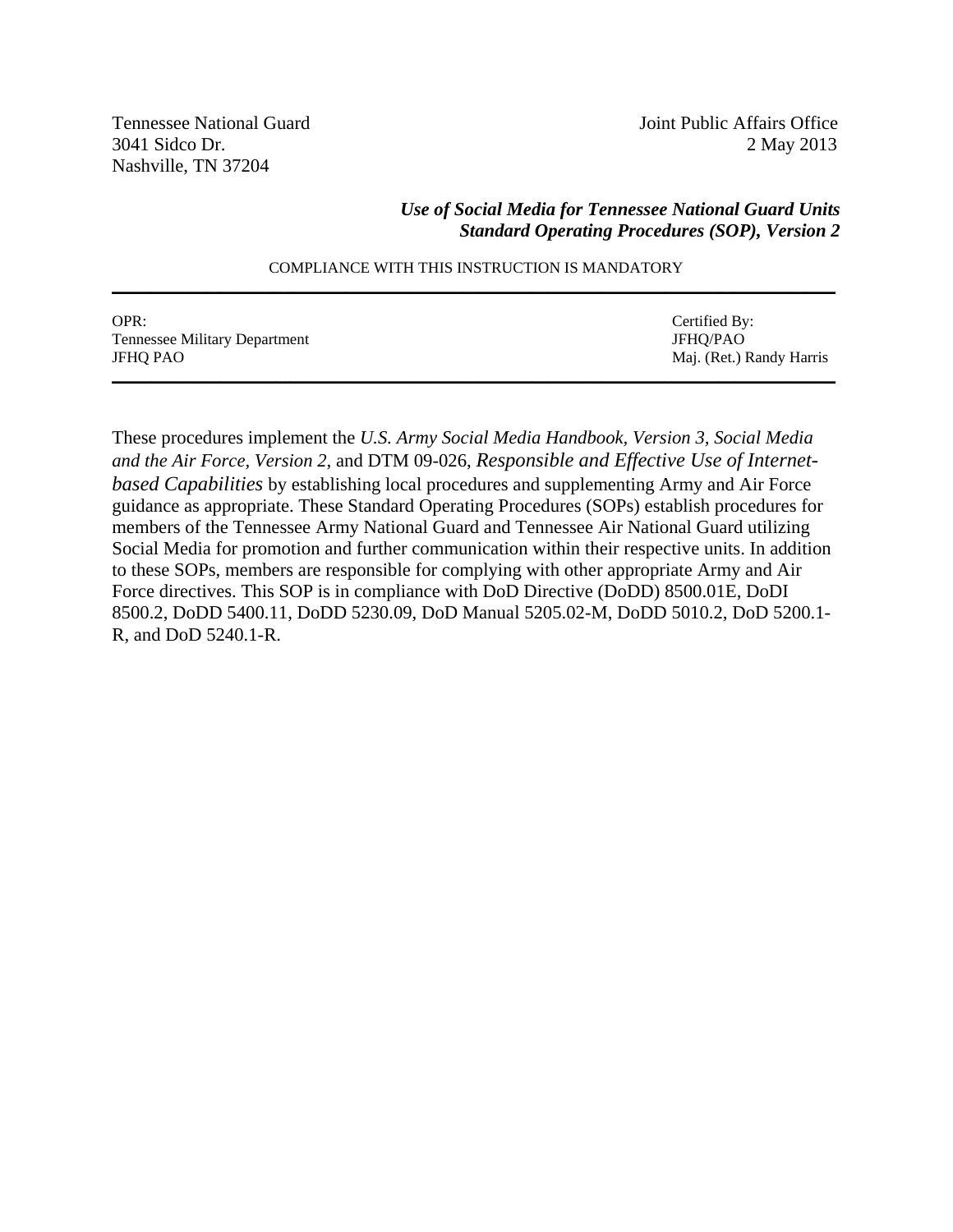### **STANDARD OPERATING PROCEDURES**  TABLE OF CONTENTS

### **Preface**

#### **1 – What is Social Media?**

- 1.1. Social Media
- 1.2. Local Posts can have Global Significance
- 1.3. The Internet is Permanent

#### **2 – Operations Security (OPSEC) and Social Media**

- 2.1. Maintaining OPSEC
- 2.2. Regulations
- 2.3. Security
- 2.4. How to Protect Yourself and Your Critical Information when Using Social Media
- 2.5. Checklist for OPSEC for Official Pages

#### **3 – Establishing and Maintaining a Social Media Presence**

- 3.1. Social Media Guidance
- 3.2. Terms of Participation to be Posted on Sites
- 3.3. Posting Guidelines
- 3.4. Copyright/Trademark

#### **4 – Tips for Social Media**

- 4.1. Tennessee National Guard Guide to Dealing with the News Media
- 4.2. Freedom of Information and Transparency
- 4.3. Privacy
- 4.4. Security
- 4.5. Online Social Media Activities
- 4.6. Expectations for Online Spokespeople
- 4.7. Frequently Asked Questions

#### **Attachment 1 –Web Posting Response Assessment**

**Attachment 2 – Tennessee National Guard PAO Social Media Presence Request Form** 

**Attachment 3 – References**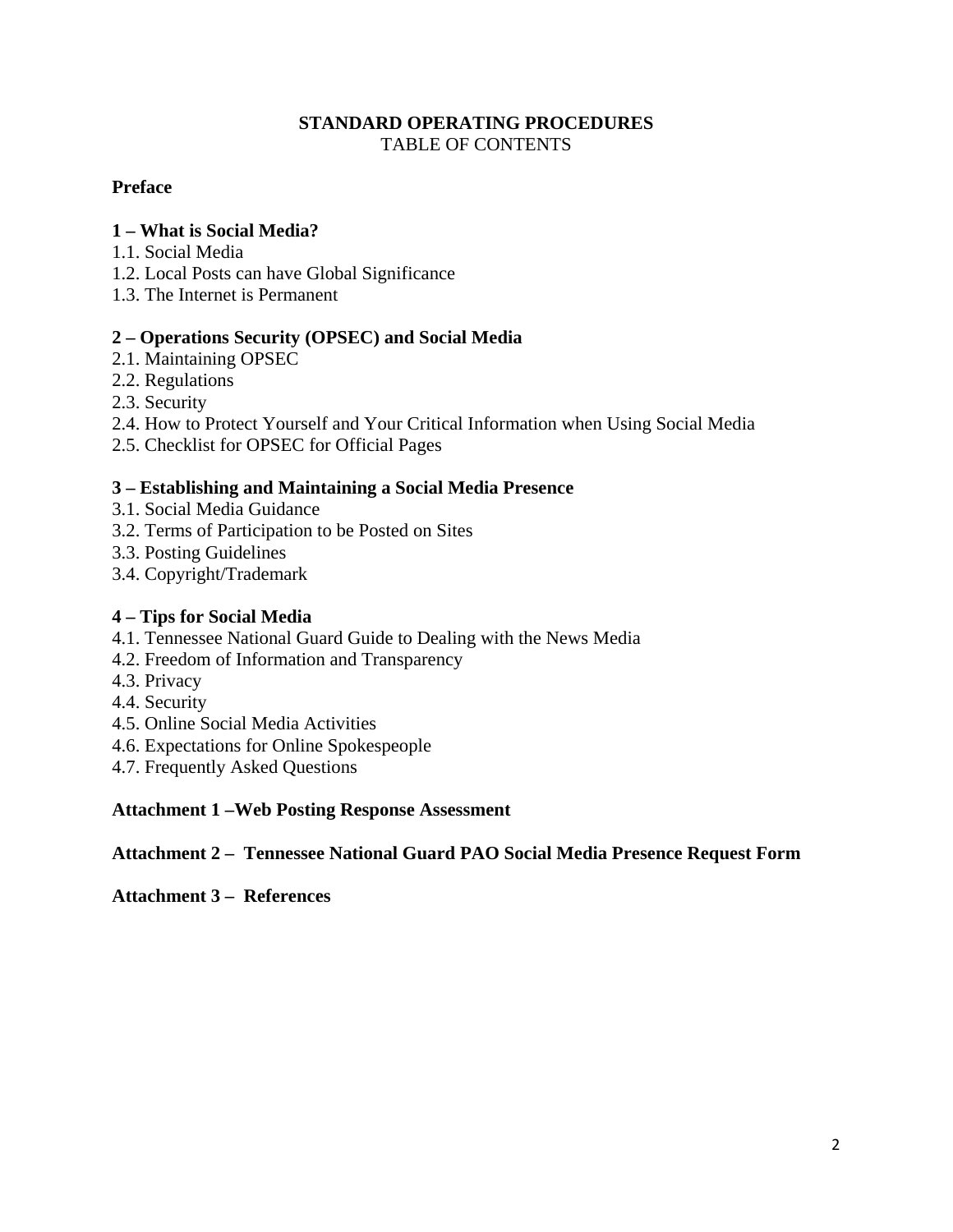## **Preface: Use of Social Media technologies**

1. REASON FOR ISSUE: The Tennessee Military Department Joint Public Affairs Office endorses the secure use of approved social networking and social media tools to enhance communication, outreach, and information exchange. This standard establishes policy and enforces DoD and National Guard Bureau policies on the proper use of these tools, consistent with applicable laws, regulations and policies.

2. SUMMARY OF CONTENTS/MAJOR CHANGES: This Standard provides mandatory instruction for all Tennessee Military Department agencies. As such, they apply to all employees of the Tennessee Military Department, Tennessee Army National Guard, Tennessee Air National Guard, contractors, vendors and all entities that use or whose activities affect official Tennessee Military Department social networking and social media sites.

3. RESPONSBILE OFFICE: Tennessee National Guard Joint Public Affairs Office - Social Media Manager. The most current version of these standards can be found at the Tennessee Military Department website at http://tnmilitary.org/SocialNetworks.html.

### **CERTIFIED BY: BY DIRECTION OF THE TENNESSEE MILITARY DEPARTMENT PUBLIC AFFAIRS DIRECTOR:**

 $\sqrt{s}/\sqrt{s}$ Master Sgt. Robin Olsen Randy D. Harris Social Media Manager, JPAO Director, TNNG Joint PAO Tennessee Military Department Tennessee Military Department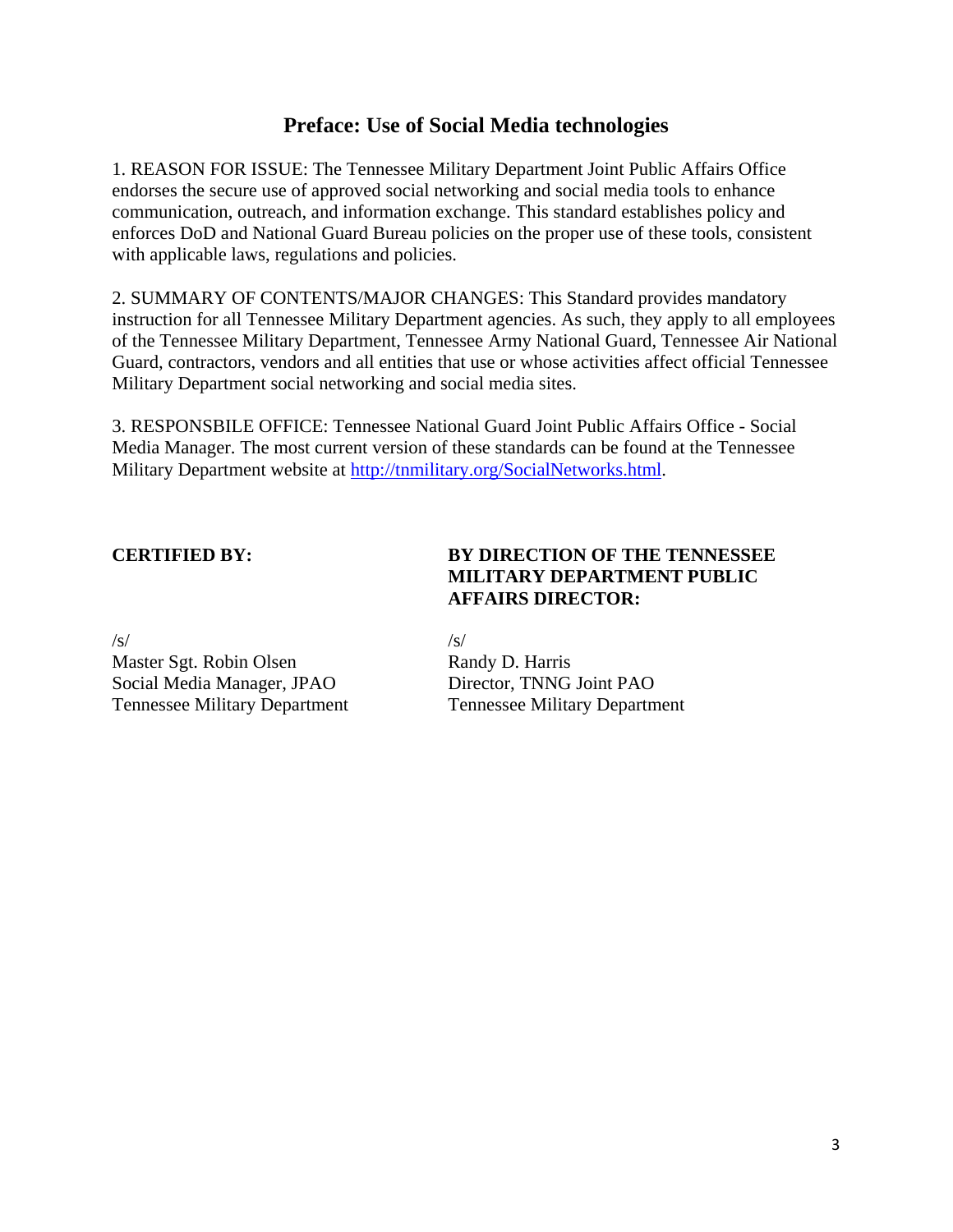## **1 - What is Social Media?**

#### 1.1. **Social Media**

1.1.1. **Definition**. The definition of Social Media as it pertains to the Tennessee National Guard Soldiers and Airmen is any external official presence that represents the Tennessee National Guard or one of its units on any social media site.

1.1.2. **Social Media Sites**. Social Media sites include Facebook, Twitter, MySpace, YouTube, Flickr, Digg, Delicious, blogs, and any other online platform that can be used to disseminate information other than the unit's official Web page. Official uses of Internet-based capabilities unrelated to public affairs are permitted. However, because these interactions take place in a public venue, personnel acting in their official capacity shall maintain liaison with public affairs and operations security staff to ensure organizational awareness.

#### 1.2. **Local Posts can have Global Significance**

1.2.1. **Never disclose non-public information**. Never disclose non-public information about the Tennessee National Guard or violate operational security. Ensure that the information posted is relevant and accurate, and provides no information not approved for public release, including Personally Identifiable Information (PII). Provide links to official DoD content hosted on DoD-owned, -operated, or –controlled sites where applicable.

1.2.2. **Public Positions**. Be aware that taking public positions online which are counter to the Tennessee National Guard's interests could cause or result in conflict.

1.2.3. **Rights**. Give credit where credit is due and don't violate other people's rights. Do not claim something that is not yours. If you are using or referring to another's content, make certain that they are credited for it in your post and that they approve of you using their content. Include a disclaimer when personal opinions are expressed (e.g., "This statement is my own and does not constitute an endorsement by or opinion of the Department of Defense").

1.2.4. **Convergence**. Online efforts spread faster than traditional email, fax, or mailings. For example, a converged product employed by the Air Force Public Affairs Agency was a collaboration of internal and external print, photos and social media efforts. It highlighted an impromptu memorial in the Area of Responsibility for a fallen Soldier, who was the brother of an Air Force U-2 crew chief. Photos were emailed to AFPAA and were posted on various Web sites, including CNN's iReport. The photos and story were then posted to Reddit, LinkedIn, StumbleUpon, Delicious, Digg and other social media sites, with the whole process taking three hours. In less than a week, it had been viewed hundreds of times. The photo was eventually the lead photo for CNN.com.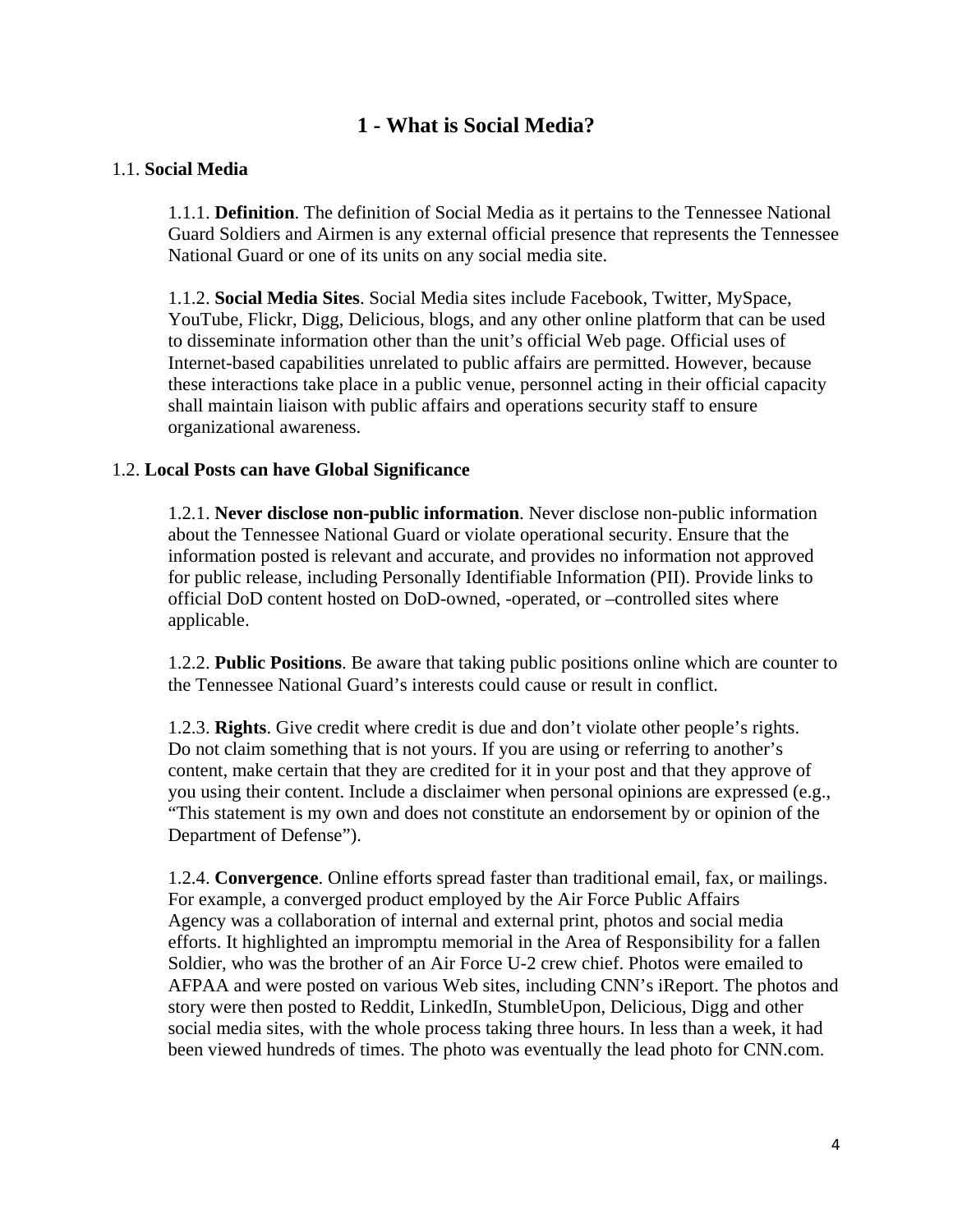#### 1.3. **The Internet is Permanent**

1.3.1. **Permanence**. Once information is published online, it is essentially part of a permanent record, even if Soldiers and Airman "remove" or "delete" it later, or attempt to make it anonymous. The way you answer an online question may be accurate to you, but inaccurate to others. Keep in mind the "world view" when participating in online conversations.

1.3.2. **Be responsible for your duty assignment**. The Tennessee National Guard understands that Soldiers and Airmen sometimes engage in online social media activities at work for legitimate purposes and that these activities may be helpful for the Tennessee National Guard Public Affairs. However, Soldiers and Airmen are encourages to exercise sound judgment and common sense to prevent online social media sites from becoming a distraction at work.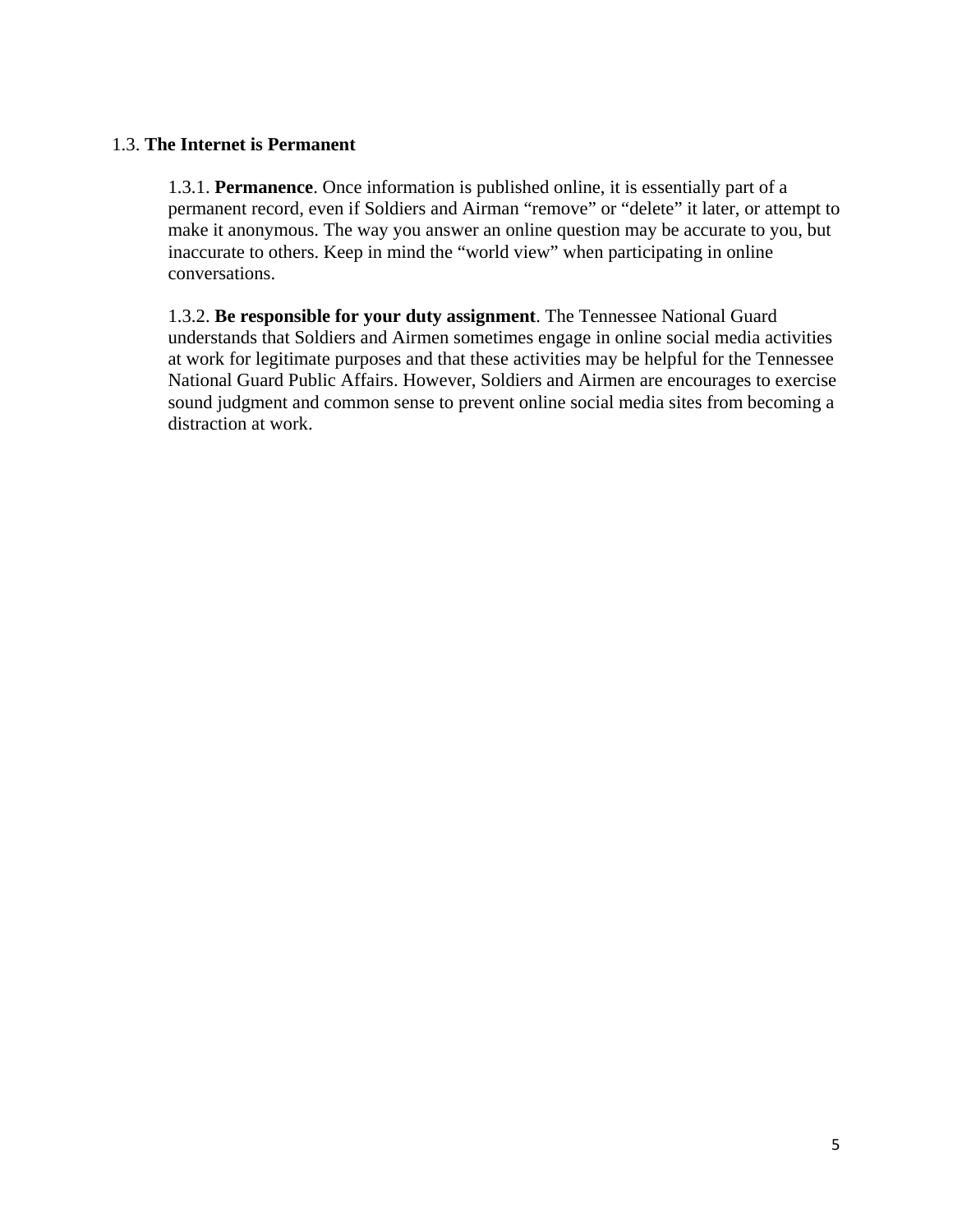## **2 - Operations Security (OPSEC) and Social Media**

2.1. **Maintaining OPSEC**. Sharing what seems to be even trivial information online can be dangerous to loved ones and fellow Guard members. America's enemies scour blogs, forums, chat rooms and personal websites to piece together information that can be used to harm the United States. When using social media, avoid mentioning rank, unit locations, deployment dates, names, or equipment specifications and capabilities.

2.1.1. **What is OPSEC?** Operations Security is the process of identifying critical information and subsequently analyzing friendly actions attendant to military operations and other activities. Operations Security protects critical information from adversary observation and collection in ways that traditional security programs cannot. Basically, OPSEC is identifying what small pieces of information can be put together to obtain a larger picture of operations.

2.2. **Regulations**. Army Regulation 530-1, Operations Security (OPSEC), prohibits disclosure of critical and sensitive information in any public domain to include, but not limited to, the World Wide Web, open source publications and the media. Do not publicly disseminate or publish photographs displaying critical or sensitive information. Do not publicly reference, disseminate, or publish critical or sensitive information that has already been compromised.

2.2.1. **Required OPSEC courses**. Per the U.S. Army Social Media Handbook, Version 3, Social media managers are required to take two OPSEC courses. The Information Assurance Training Center offers the computer-based Social Media and Operations Security Training Course (ia.signal.army.mil/sms.asp). It is a self-paced class that takes approximately 60 minutes to complete. Social media managers must also take the DISA Social Networking Class (iase.disa.mil/eta/sns\_v1/sn/launchPage.htm). The class is available 24 hours a day, seven days a week and takes approximately 50 minutes to complete.

2.2.2. **Requirements for Operations Security**. All content must be submitted to and approved by the commander or the organization's release authority prior to posting. All content must be in accordance with organization public affairs guidance, as well as Army and Air Force regulations. *Be vigilant. Never become complacent when it comes to OPSEC. Check social media presences within your organization for OPSEC violations. Never stop working to protect OPSEC. Once the information is out there, you can't get it back.*

## 2.3. **Security**.

### 2.3.1. **Typical types of attacks**.

 *Access Privileges* - anyone using the Internet with "administrator" privileges is inviting attackers to permanently invade their computers; and social media sites have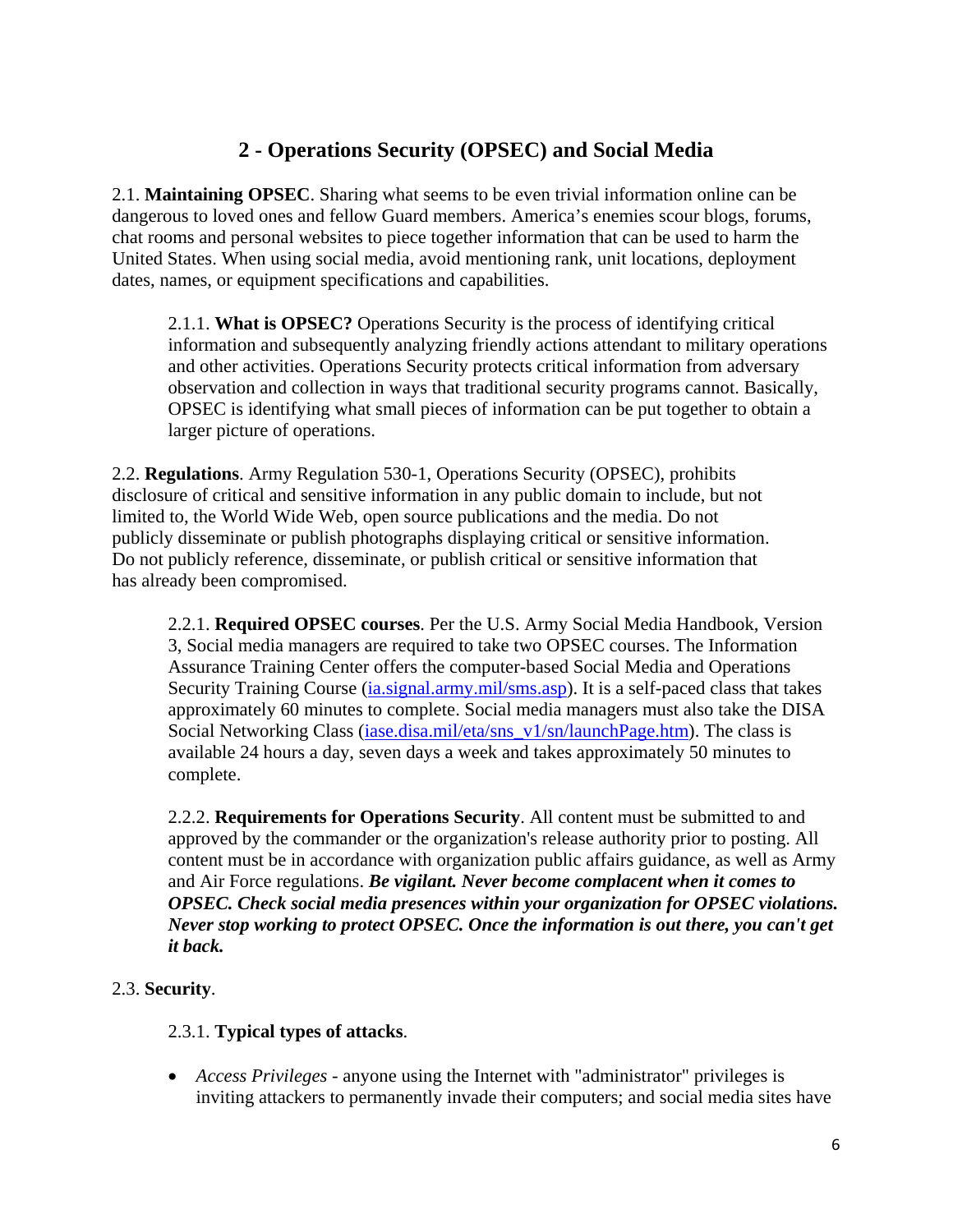become notorious targets for attackers looking for users that are unsuspecting and unaware of these risks.

- *Cross-Site Scripting (XSS)* a security vulnerability that allows attackers to insert code into a target user's web page.
- *Identity Spoofing* usually involves one person, system, or website successfully masquerading as another by falsifying identity-related information and thereby being treated as a trusted user or system by another user or program.
- *Malware Downloads* one of the highest risks associated with social media is the ability of attackers to exploit known vulnerabilities, allowing them to covertly hide executable programs on unsuspecting users' computers, which give the attackers the ability to take over the computer and use it for any purpose they desire.
- *Social Engineering* an attack that involves gathering and using personal information about a target in a deceitful manner in order to convince the target to provide the attacker permissions to obtain or access restricted information.
- *URL Spoofing* an attack in which a legitimate web page is reproduced on a server under the control of the attacker and then a target is directed to this site, thinking that they are on the legitimate site.

2.3.2. **Security Items to Consider**. Take a close look at all privacy settings. Do not reveal sensitive information about yourself such as schedules and event locations. Ask "What could the wrong person do with this information?" and "Could it compromise the safety of myself, my family or my unit?" Consider turning off the GPS function on your Smartphone, as it can be utilized to expose specific geographical location information that can be devastating to National Guard operations.

2.3.3. **Social Engineering/Individual Targeting**. Since social networking encourages socialization and collaboration with not only friends but with strangers, the potential for social engineering attacks is magnified. Attackers can use social engineering techniques to lure the user to take an action that leads to an adverse action to the user. The more pieces of information an adversary can collect, the more opportunities they have to meet their objectives. An adversary may be a hacker on the other side of the world simply targeting you to obtain a good credit card or bank account number, or an adversary could be a militant, collecting data to identify members of the armed forces to either inflict harm on the member(s) or collect small pieces of data leaked by many members to consolidate a picture of our capabilities and plans. An adversary may never target you directly, rather they may use data they collect from you and others to harm other servicemembers in the AOR.

2.3.4. Due to the relative vulnerability of social media and social networking sites to security exploits, it is important to be cautious when using these technologies. In order to prevent potential harm, users of social networking sites should minimize the amount of information an attacker is likely to gain from a successful attack.

2.4. **How to protect yourself and your critical information when using social media**. It is easy to collect and consolidate information made available through public social networking sites. It is possible to build a picture of an individual based solely on information made public on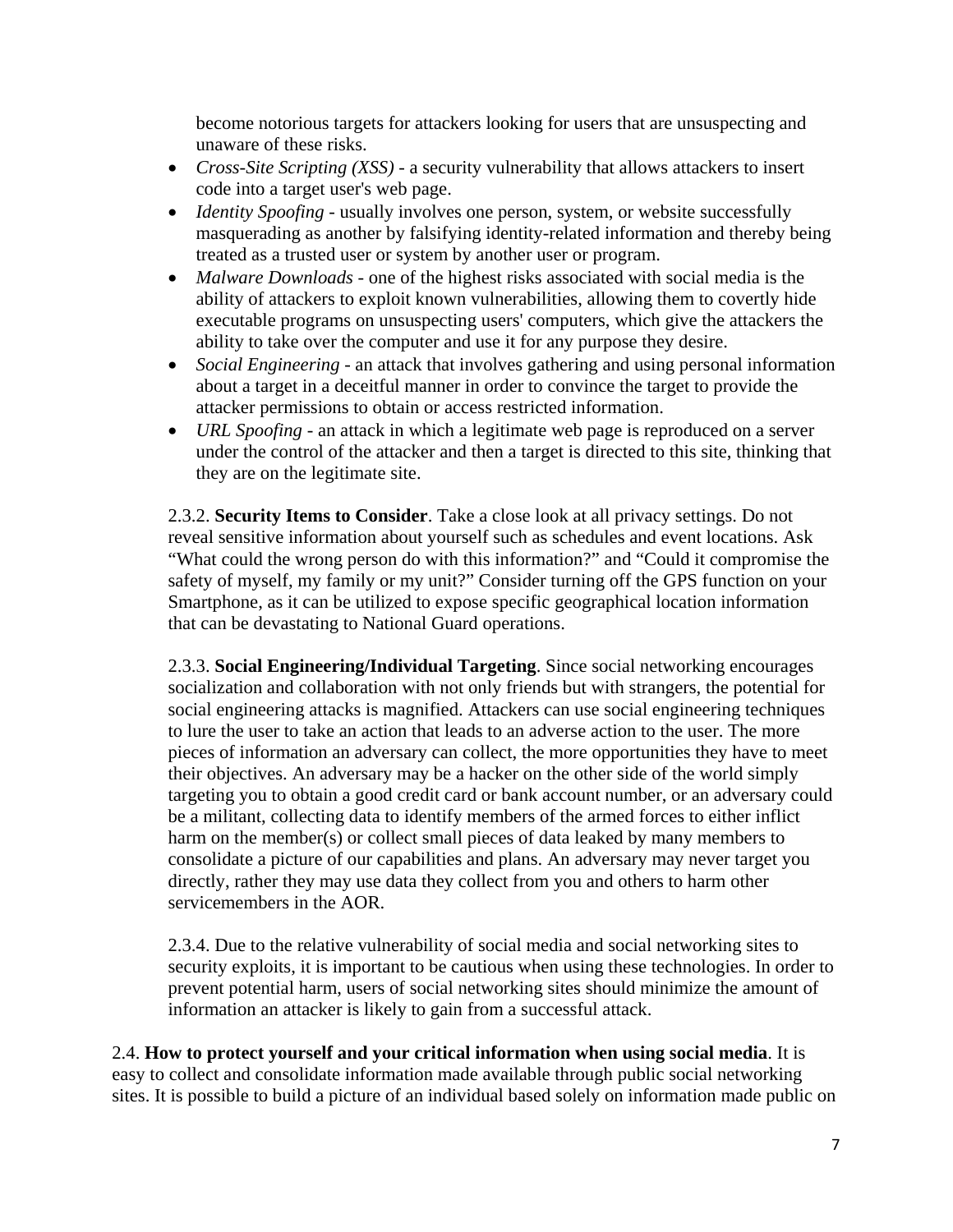the internet. In addition, it is remarkably easy to obtain information 'protected' by the privacy controls of a social media profile.

2.4.1. **User applications on social networking sites and unauthorized and/or malicious software programs**. There are many third party applications in social media that users can add to their profile such as sharing music, and playing video games. These applications may have capabilities that increase the likelihood of a user unwittingly disclosing personal information. When an individual installs an application, it typically allows the developer to see private information from the installer's profile. People can be duped into going to third party sites to download applications. Once at these sites, the social networking site no longer controls what may be downloaded to your computer.

2.4.2. **Safety precautions**. Verify the identity of those who attempt to friend you on social media sites. A name and photograph do not constitute verification. Lock down your profile by making it private. Always be suspicious. Do a web search on yourself, your unit, and family members to see what information is posted to the internet. Review information and photos before posting. Be aware of any public affairs implications of your activities. Watch out for your friends and ensure they aren't posting any OPSEC disclosures. Data aggregation from different sources could reveal sensitive or even classified information. Educate your fellow unit members, family members and friends on the risks associated with social networking. Don't use the same password for each form of social media you use. Do not use information commonly associated with you (family name, pet names, etc.).

2.4.3. **Risk Reduction**. To reduce some of the risks , the following actions are recommended:

- Do not allow users to have "administrative privileges" on government/state owned computers that access the Internet.
- Each unit information security officer/NCO must review selected technologies and associated plug-ins to identify potential security vulnerabilities prior to their use.
- Use a username/password that is different from other network login IDs and passwords.
- *Transferring sensitive information over these technologies is prohibited*.
- These technologies make a user's computer vulnerable to attacks. It is suggested to configure social media outlets in a way that does not receive messages from unauthorized users. Do not ban messages altogether, as this is an important way for servicemembers and the community to connect with the unit.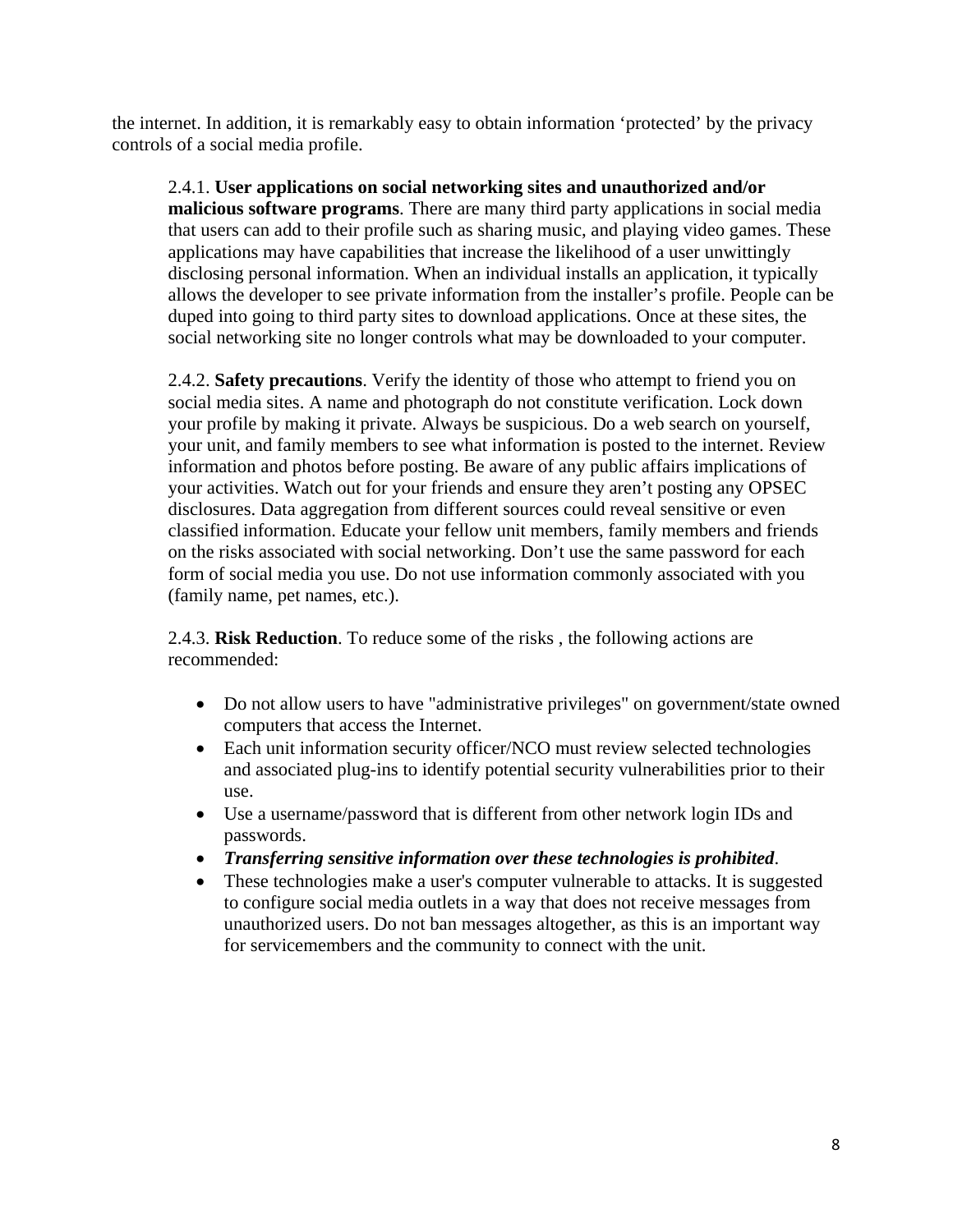### 2.5. **Checklist for OPSEC for official pages**.

- $\Box$  Designate members of your team responsible for posting content to the official online presence and make sure those individuals are current on all OPSEC training.
- $\Box$  Make sure all content is submitted to and approved by the commander or the organization's release authority.
- $\Box$  Make sure all content is posted in accordance with organization Public Affairs Guidance and Army and Air Force regulations.
- $\Box$  Monitor your social media presence and make sure external social media users are not posting sensitive information on your official pages. Monitor your Facebook wall and comments posted to your YouTube, Flickr and Blog presences.
- $\Box$  Produce training Materials and conduct regular social media OPSEC training within your team and with other units in your organization.
- $\Box$  Distribute social media OPSEC training to the families of your Soldiers and Airmen. It's important to keep them just as informed and up-to-date as the Soldiers and Airmen in your unit.
- $\Box$  Be vigilant. Never become complacent when it comes to OPSEC. Check social media presences within your organization for OPSEC violations. Never stop working to protect

| <b>Dangerous</b>                                                       | <b>Safer</b>                           |
|------------------------------------------------------------------------|----------------------------------------|
| My Soldier is in XYZ at ABC Camp in ABC<br>City, Afghanistan.          | My Soldier is deployed to Afghanistan. |
| My Airman will be leaving Kuwait and<br>heading to Iraq in three days. | My Airman deployed this week.          |
| My Soldier is coming back at XYZ time on<br>XYZ day.                   | My Soldier will be home this summer.   |
| My family is back in Edwardsville, IL.                                 | I'm from the Midwest.                  |

#### 2.5.1. **Making dangerous social media posts safer**.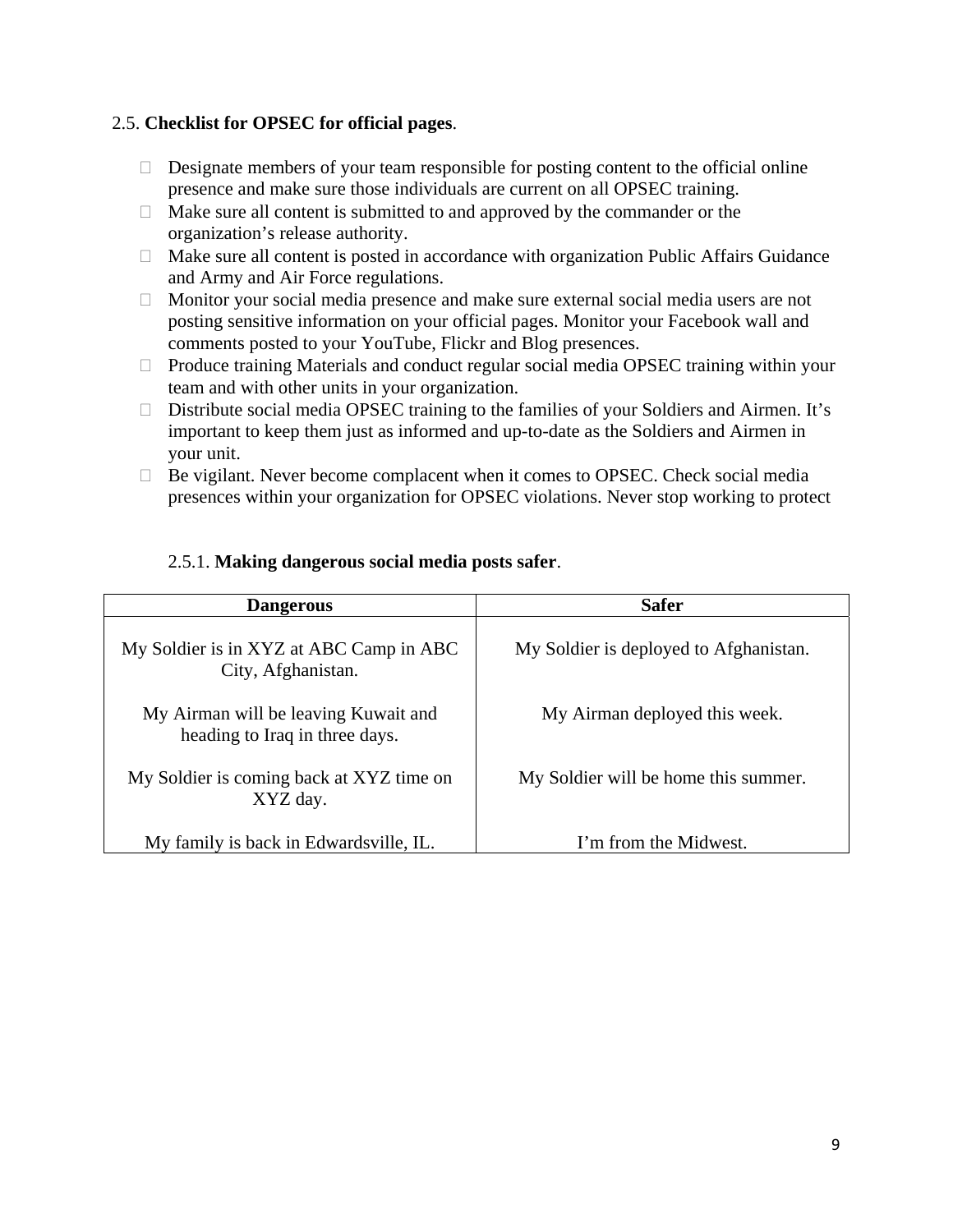## **3 - Establishing and Maintaining a Social Media Presence**

### 3.1. **Social Media Guidance**.

3.1.1. **Social Media Policy and Guidelines**. Some key elements of building trust to be considered when posting content or maintaining a social network site: be open with the public when declaring what the Tennessee National Guard values and principles are, provide a means for direct invitation or key publics to engage in dialogue, develop methods of engagement to maintain dialogue with key publics, deliberate mirror imaging of actions and the information we communicate, take certain risks with negative public statements and allow for a public forum to defend your position, manage the Tennessee National Guard's reputation and relationships built on social networks (by ensuring there are adequate methods to maintain decorum, rules of engagement and site/content moderation), and provide full disclosure of who you are when engaging in the social media network. Post only approved content and have a method in place to ensure thorough content review before posting, (OPSEC, FOUO, FOIA, SAPP, etc.)

#### 3.1.2. **Regulations**.

- Two OPSEC courses, see section 2.2.1.
- Register the social media site with the Department of Defense. http://www.defense.gov/RegisteredSites/SubmitLink.aspx; and National Guard Bureau - send an email to socialmedia@ng.army.mil. You can check for your posting with NGB here: http://www.ng.mil/features/Social\_media/default.aspx. The Assistant Secretary of Defense for Public Affairs (ASD(PA)) maintains an external official presences list on www.Defense.gov. (The Office of the Chief of Public Affairs has the right to deny any page during the approval process if one or more of these guidelines are not followed.
- Must have JFHQ Public Affairs Office approval in writing. The Tennessee National Guard PAO Social Media Presence Request Form, attachment 2, will meet this requirement. If not in compliance, an unofficial statement must be present.

3.1.3. **Requirements for Social Media Sites**. All social media platforms designed to promote any part of the Tennessee National Guard must adhere to the following standards:

- Must be categorized as a government page.
- Include the Commander approved names and logos, not nicknames or mascots.
- Branding (official names and logos) across all social media platforms are uniform.
- Include a statement acknowledging this is the "official" page of your unit or organization, as well as a terms of use statement. See section 3.2, below.
- Change Facebook setting to only show posts made by the page itself, and not from fans of the page.
- Facebook pages must include "Posting Guidelines" under the "Info. Tab".
- Be recent and up-to-date. Post must be no older than one month.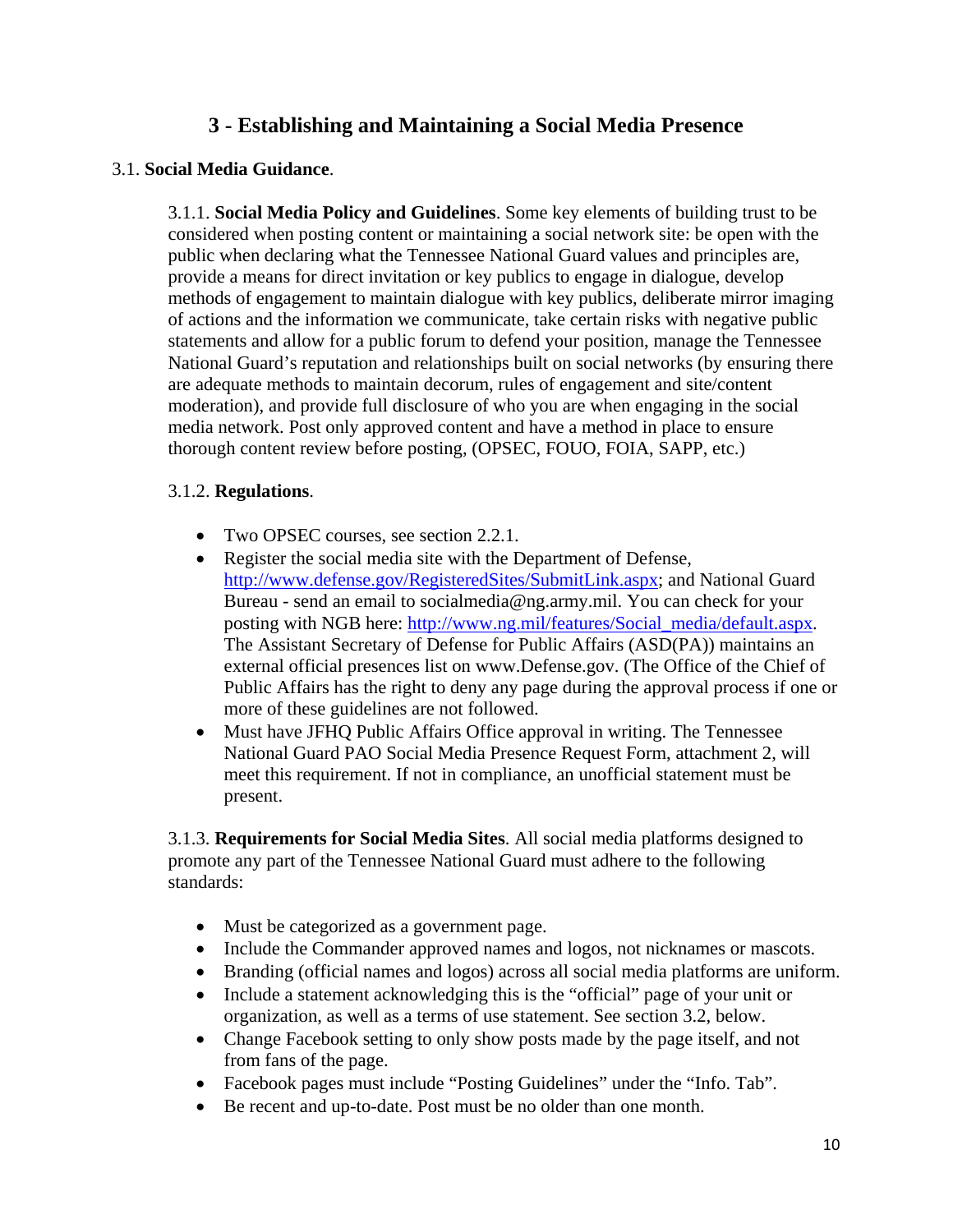- Adhere to OPSEC guidelines.
- Should not be used as a place for personal advertisement nor endorsement.
- In addition to DoD and NGB, all Army pages must be registered through the U.S. Army at www.army.mil/socialmedia.

3.2. **Terms of participation to be posted on sites**. These should be posted in a visible location on the social media page.

• Welcome, this is the official Tennessee National Guard (Facebook, Twitter,

YouTube, Flickr) for (Unit) where you will find the most recent information and news about (Unit). It is our goal to provide the public with information and news about (Unit) and allow for an open forum of discussion about (Unit) topics.

- If you are looking for our official web page, please visit (official page).
- Please feel free to express your opinion about the Tennessee National Guard in an objective and respectful way that allows for a continued information relationship.
- While this is an open forum, it's also intended to maintain respect for those who participate (i.e. family-friendly). Please keep your comments clean.

• Participants are asked to follow our posting guidelines below. Violation of the guidelines below may result in your post being removed.

### 3.3. **Posting Guidelines**.

• We do not, under any circumstance, allow graphic, obscene, explicit or racial comments or submissions, nor do we allow comments that are abusive, hateful, or intended to defame anyone or any organization.

• We do not allow solicitations or advertisements. This includes promotion or endorsement of any financial, commercial or non-governmental agency. Similarly, we do not allow attempts to defame or defraud any financial, commercial or nongovernmental agency.

- We do not allow comments that suggest or encourage illegal activity.
- You participate at your own risk, taking personal responsibility for your comments, your username and any information provided.

• Lastly, the appearance of external links on this site does not constitute official endorsement on behalf of the Tennessee National Guard or Department of Defense.

3.4. **Copyright/Trademark**. Do not use logos that you do not have permission to use. Soldiers and Airmen cannot include copyrighted or trademarked material on their social media platforms. This includes embedding a song, or linking to unattributed artwork. Social media platforms exist to help individuals connect and express their personalities, but this should be done without using a copyrighted material unless they are authorized to do so by the copyright or trademark owner.

## **4- Tips for Social Media**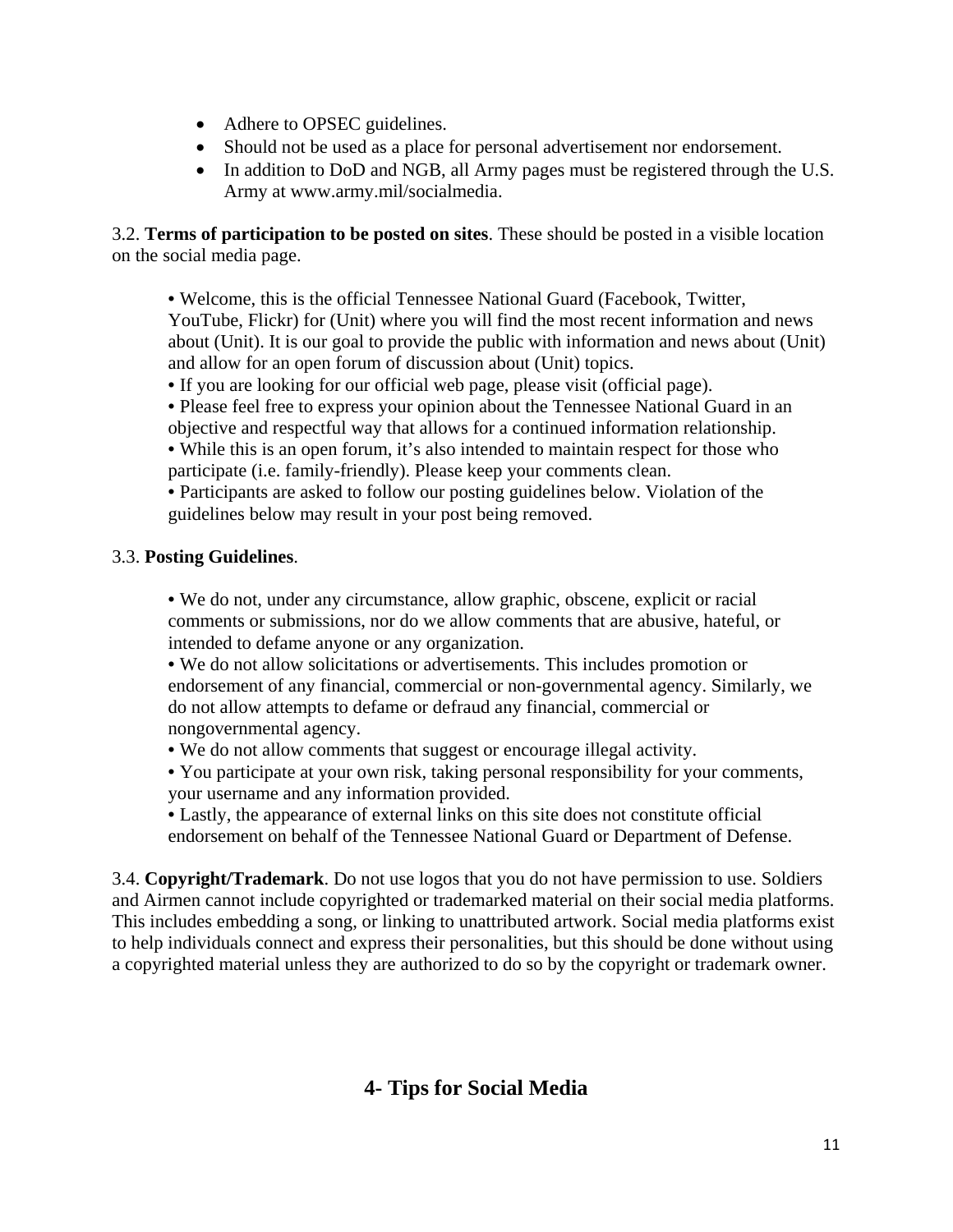4.1. **Tennessee National Guard guide to dealing with the news media**. Within established guidelines, it is our responsibility to talk to the media (and subsequently, the public). Leaders, Soldiers and Airmen who refuse to talk to the media give the impression that they are withholding information.

4.1.1. **There is no such thing as off the record with social media**. If it's posted online, the media can quote you.

4.1.2. **Stay in your lane**. Talk about your job, your responsibilities, and other matters within your expertise of control. Avoid speculating and answering "what if" questions you can't predict the future.

4.1.3. **Local support**. Do talk about the support from family/friends you have received since your deployment.

4.1.4. **Audience**. Always remember who the audience will be. If you have complaints, consult your chain of command first.

4.1.5. **Discussions with reporters**. All discussions with reporters are "on the record" – if you do not want to read it in the paper or hear it on TV, don't say it.

4.1.6. **Protect classified information**. Protect classified information and preserve operational security. Exact numbers and locations of troops and equipment, ongoing or future operations, and rules of engagement are not releasable. If classified or sensitive information is inadvertently released through words or photography, servicemembers are not authorized to confiscate film, audio/video tapes or reporters notes. Report the incident by the quickest means possible to the unit commander or the public affairs officer.

4.1.7. **Honesty**. Be honest, open and forthright. If you do not know the answer to a question, simply say, "I don't know." Don't be evasive—If a question is classified, simple tell the reporter so. Think about your answer before opening your mouth—you do not have to answer immediately.

4.1.8. **Communicate clearly to your audience**. This is your opportunity to communicate to a large audience. Make your answer clear and relevant, and use examples that are easily understood (avoid using jargon and acronyms).

4.1.9. **Professionalism**. Be professional even if the reporter is aggressive or the questions seem silly. If the reporter interrupts you, pause, let the reporter finish, then continue your response.

4.1.10. **Speak for you, not the reporter**. Don't let the reporter put words in your mouth. Don't repeat their "buzz words." You don't have to accept their facts or figures as the truth. Don't be afraid to ask a reporter to repeat a question.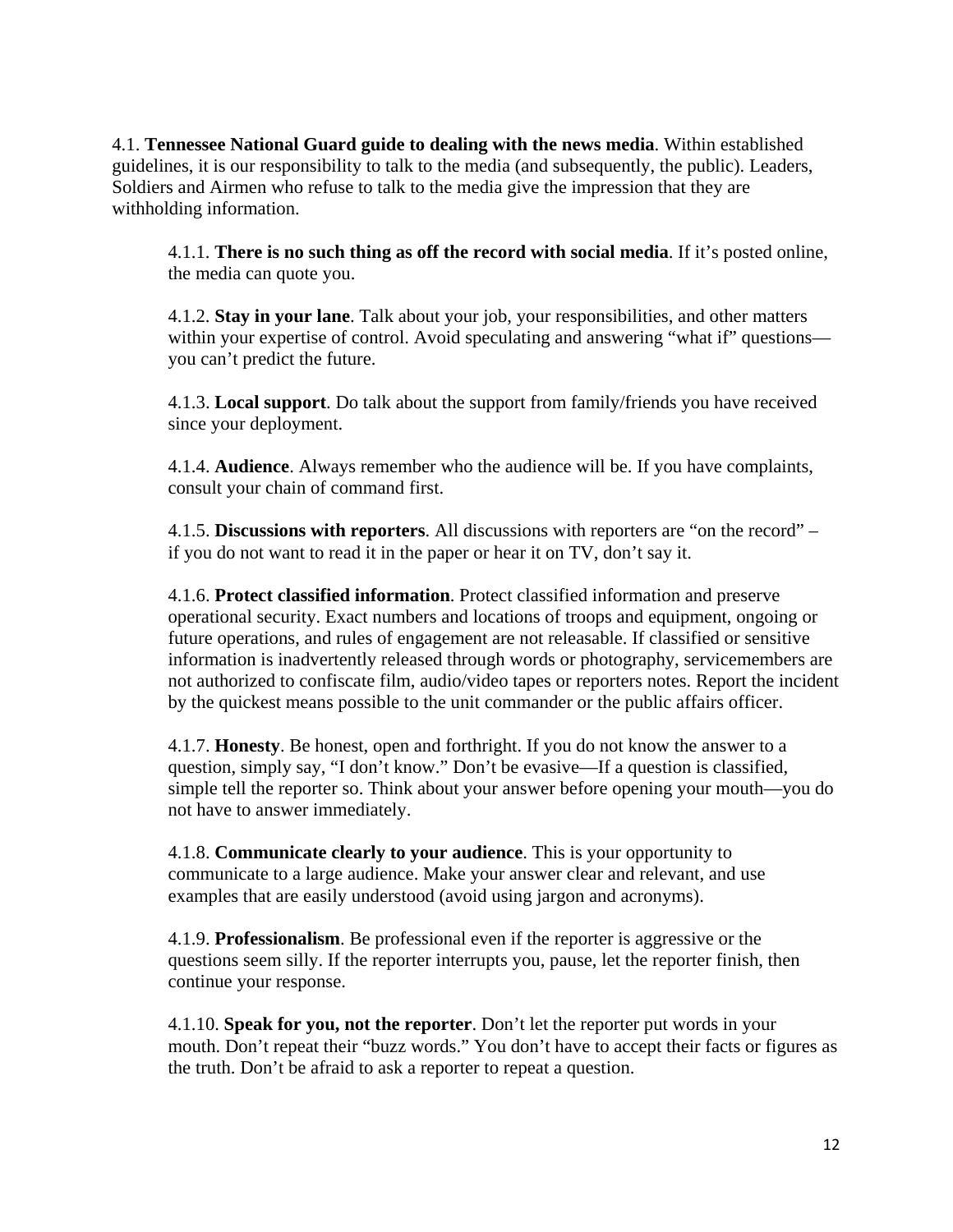4.1.11. **Relax**. You're telling a great story about what the Tennessee National Guard does—this is your chance to educate. If you feel uncomfortable, or have any questions or concerns about dealing with the media, contact the Joint Public Affairs Office at DSN 683-0633 or 0662.

4.2. **Freedom of information and transparency**. Freedom of information and transparency of releasable, unclassified and non-sensitive information will be made readily available to the public, provided upon request. Our organization's activities are legitimate and the assumption is, an informed public will agree with this principle. This guidance is formalized in law by the Freedom of Information Act that emphasizes the importance of transparency in military activities. The Tennessee National Guard does not condone manipulating the social media flow by creating posts designed to mislead followers and control a conversation. Every website, "fan page", or other online destination that is ultimately controlled by the Tennessee National Guard must make that fact known to users and must be authorized according to applicable internal protocols in order to track and monitor the state's National Guard collective online presence. All Soldiers and Airmen engaging in social media must disclose this to their readers, when they're associating with them, whether it is done in an official or un-official capacity. Tennessee National Guard PAOs or the OIC must monitor whether Guard members are complying with this principle.

4.3. **Privacy**. The privacy of individual servicemembers must be protected. The Privacy Act of 1974 set this principle into law. Soldiers and Airmen must remain conscientious with regard to any personally identifiable information that we collect, including how we collect, store, use, or share that information; all which should be done pursuant to applicable privacy policy, laws and information technology rules.

4.4. **Security**. Security to operations, personnel, equipment and facilities must be anticipated and evaluated before information is communicated to the public. Examples include preventing the premature disclosure of dates, time and locations of deployments and homecoming to and from the continental United States.

4.5. **Online social media activities**. The Tennessee National Guard respects the rights of its Soldiers and Airmen to use blogs and other social media tools not only as a form of selfexpression, but also as a means to further explain the National Guard story. It is important that all Guardsmen are mindful of the implications through social media and online conversations that make reference to the Tennessee National Guard. These Guardsmen are potentially viewed as spokespersons and should be made aware that the Tennessee National Guard may be held responsible or accountable for their behavior, statements and opinions in that capacity.

4.5.1. **Expectations for personal behavior in social media**. There is a big difference between speaking "on behalf of the Tennessee National Guard" and speaking "about" the Tennessee National Guard. This following set of principles refers to personal or unofficial online activities where Soldiers and Airmen might refer to the Tennessee National Guard: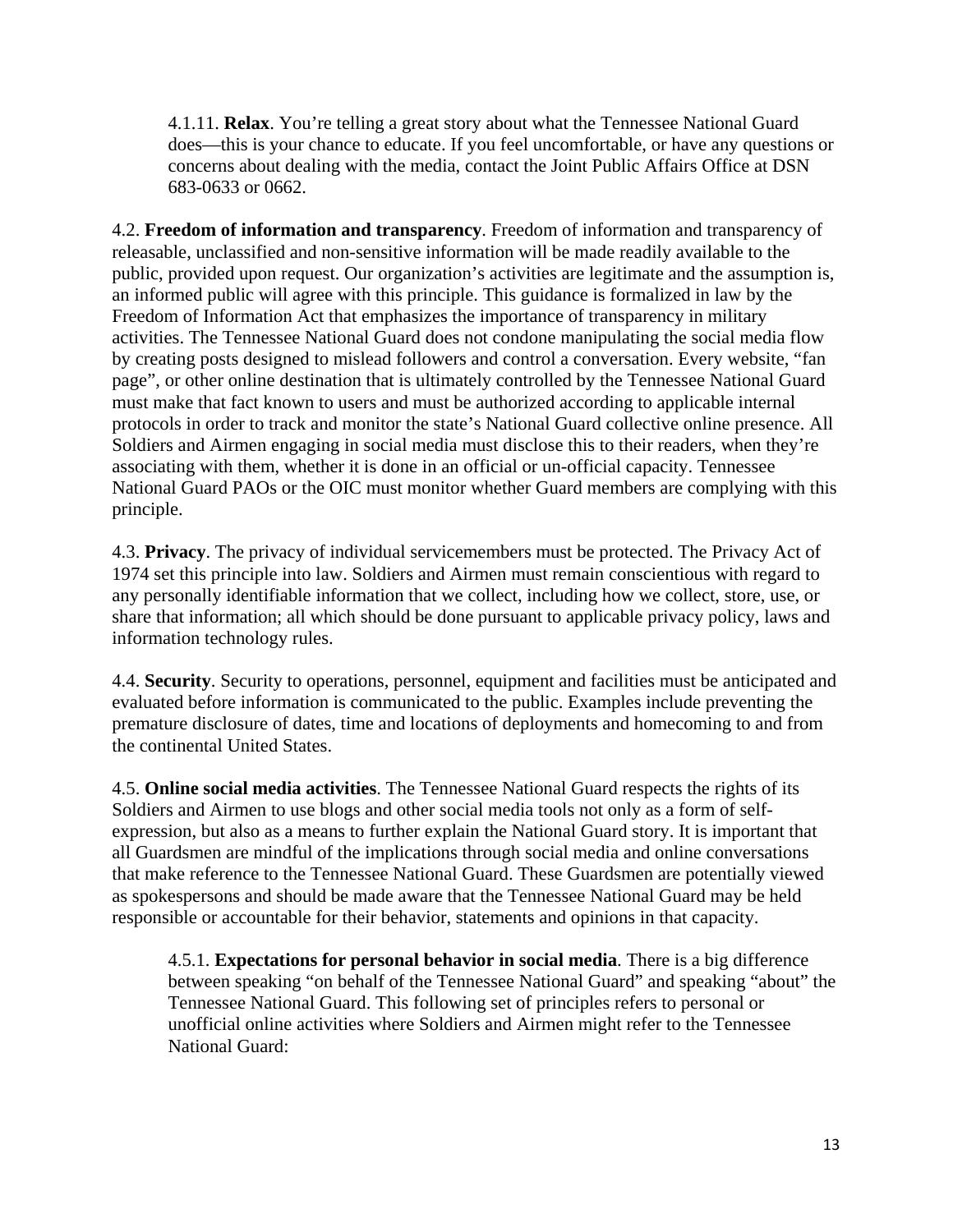4.5.1.a. **Adhere to the UCMJ and other applicable policies**. All Soldiers and Airmen, from officers to enlisted, must adhere to Department of Defense policy, Secretaries of the Army and Air Force Instructions and National Guard orders and directives related to online media in every public setting.

4.5.1.b. **Soldiers and Airmen are responsible for their actions**. Anything a National Guard member posts that can potentially tarnish the Tennessee National Guard image will ultimately be their responsibility. The Tennessee National Guard encourages Soldiers and Airmen to participate in the online social media space, but urge them to do so properly, exercising sound judgment and common sense.

4.5.1.c. **Be a 'scout' for compliments and criticism**. Even if a Guard member is not an official spokesperson, they are one of the most vital assets for monitoring the social media landscape. If a Guard member comes across positive or negative remarks about the Tennessee National Guard online, they should consider sharing it with their local or command Public Affairs Office.

4.5.1.d. **Let subject matter experts respond to negative posts**. You may come across negative or disparaging posts about the Tennessee National Guard, or see third parties trying to spark negative conversations. Unless you are a trained Tennessee National Guard online spokesperson, avoid the temptation to react yourself. Pass the post(s) along to official spokespersons who are authorized to address such comments at the units or command Public Affairs Office.

4.5.1.e. **Be conscious when mixing business and personal lives**. Online, a Guard member's personal and business personas are likely to intersect. The Tennessee National Guard respects the free speech rights of all Soldiers and Airmen, but they must remember that civilians, fellow Guardsmen and supervisors often have access to the online content that is posted. Soldiers and Airmen must keep this in mind when publishing information online that can be seen by more than friends and family, and know that information originally intended just for friends and family can be forwarded on. Online content can, and will, be shared with thousands or more people and is nearly impossible to retract once it has entered the public arena.

4.6. **Expectations for online spokespeople**. Just as with traditional media, Soldiers and Airmen have an opportunity to provide an inside perspective to the Tennessee National Guard's reputation online and to engage and participate in potentially thousands of online conversations that mention the Tennessee National Guard every day. Remember that you are representing the Tennessee National Guard, as well as the Army/Air Force. As a Guard member, it is important that your posts convey the same journalistic excellence the National Guard instills in all of its communicators and public affairs professionals. How you conduct yourself in the online social media space not only reflects on you—it is a direct reflection on the Tennessee National Guard. Fully disclose your affiliation with the Tennessee National Guard. It is never acceptable to use aliases or mislead. Keep records of your online interactions and monitor the corresponding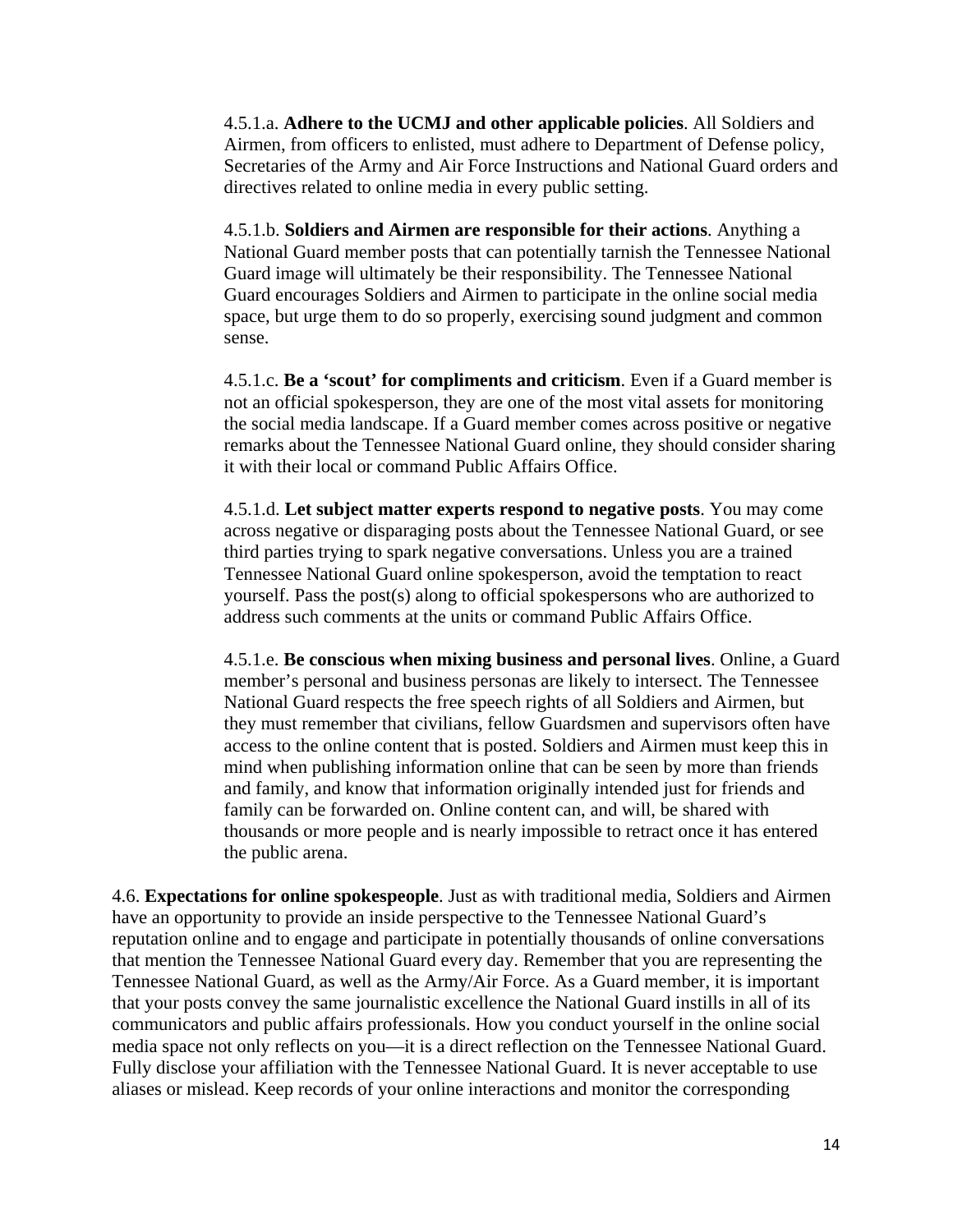conversations with whom you engage. The internet is permanent. Once something is posted, it cannot be removed or changed to anonymous. Provide meaningful content. If your complete thought cannot be squeezed into a character-restricted space, provide a link to an online space where the message can be expressed completely and accurately. Collaborate and ask for guidance when needed. There is never a topic so important or urgent that is requires and immediate post. Always gather the facts, know the rules, and understand the audience. If you need assistance, contact the Joint Force Headquarters Public Affairs Office.

#### 4.7. **Frequently Asked Questions**.

#### **Q**: **Who can manage my units Facebook page?**

**A**: Currently, social media manager is not an MOS or AFSC, so it is often viewed as an additional duty. Often, Public Affairs Specialists take the role of social media managers since much of the content loaded to social media sites is news and command information. But it doesn't necessarily have to work that way. If a Soldier or Airman is motivated and the commander approves him managing the site, anyone can run a social media site as long as they work closely with their unit's public affairs office in accordance with DTM 09-026, *Responsible and Effective Use of Internet-based Capabilities*.

#### **Q: What happens if someone is impersonating me or someone in my unit?**

**A**: Report the impersonation to the social media platform by clicking on the report button or emailing the platform directly. If the platform is unresponsive and the impersonation becomes a threat to reputation or personal safety, contact the Online and Social Media Division and we will assist in getting the page or profile removed.

#### **Q: A family member has posted something to one of the social media presences that violates OPSEC. What do I do now?**

**A**: The first thing you should do in engage that person in as discreet a manner as possible and ask them to remove the post immediately. Explain that information isn't appropriate for conversation online. If the person refuses or persists you have the option to block or report them. This should be used as a last resort because it is difficult to undo and only shifts the problem to out of view—the person will more than likely continue to post inappropriate content somewhere else. In either case, you should notify your command so that they are informed of the OPSEC breech.

#### **Q: I did some searching and found that this command already has a non-official Family Group on Facebook (Twitter, YouTube, etc.). What should I do?**

**A**: Many commands have unofficial social media presences established by former Soldiers and Airmen, Veterans, or just fans excited about that command. We do not have the right to remove these presences nor would we want to unless they portrayed themselves as an official presence. In the meantime, work with the command leadership to determine if you want to approach the page and/pr simply monitor it and chime in when you have information to add. You may also want to contact the administrator and touch base. They may be eager to have your participation. Regardless, this should not stop you or the command from creating an official presence for the command and its families.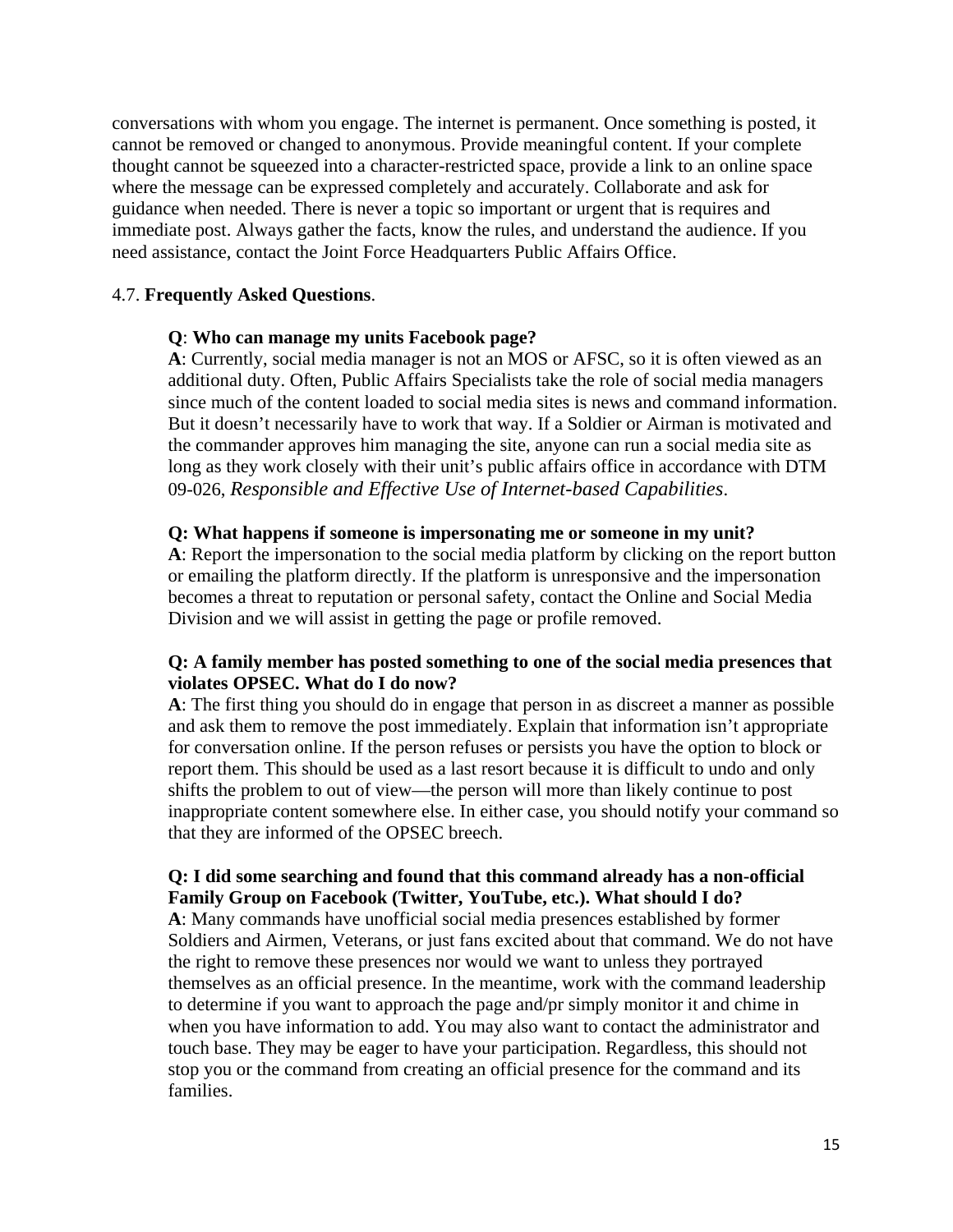

### **Attachment 1 –Web Posting Response Assessment**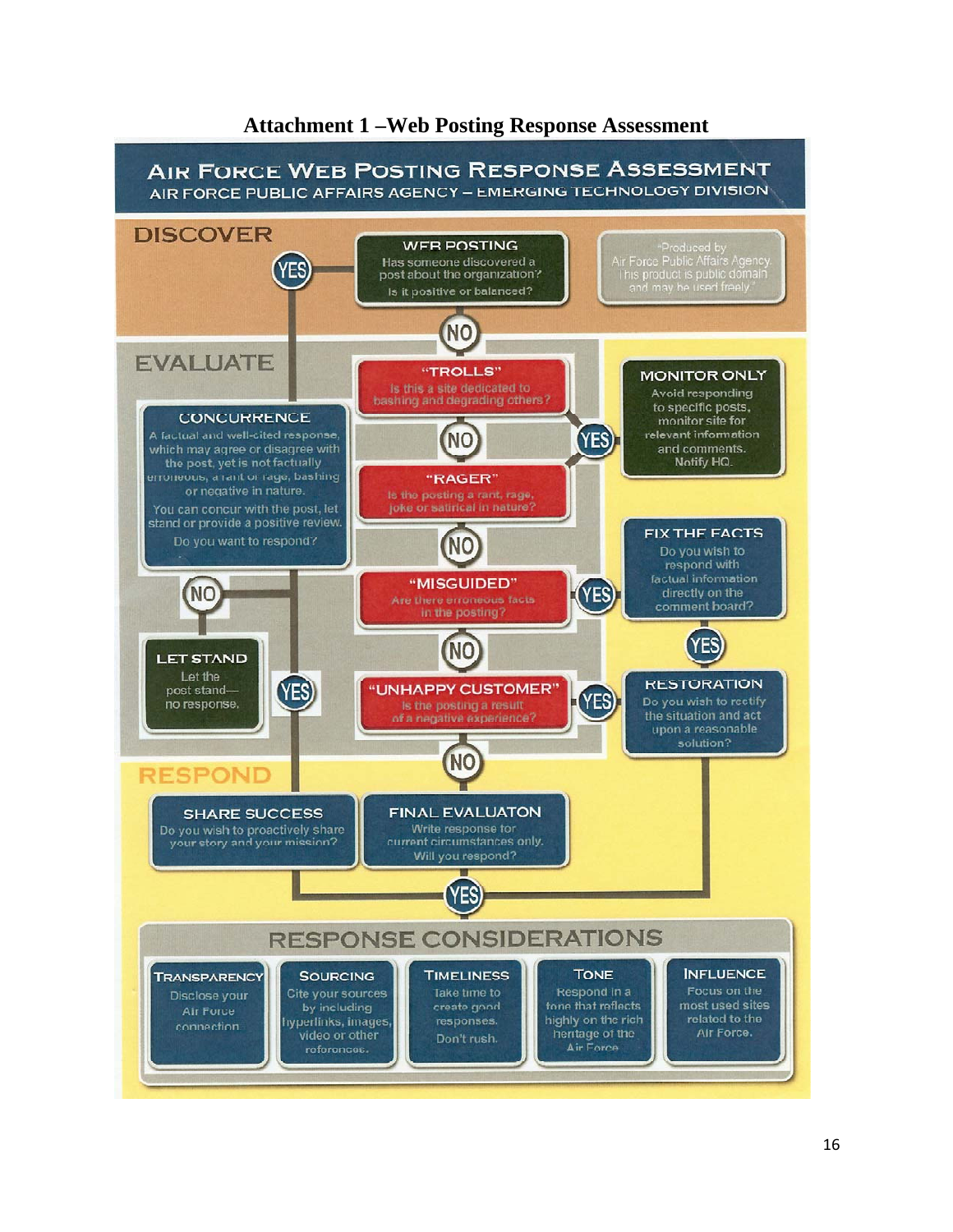## **Attachment 2 - Tennessee National Guard PAO Social Media Presence Req uest Form**

# **Tennessee National Guard Joint Public Affairs Office Social Media Presence Request Form**

| <b>Date:</b>                                                                                       |  |
|----------------------------------------------------------------------------------------------------|--|
| <b>Requestor Name (and rank):</b>                                                                  |  |
| Unit:<br>the control of the control of the control of the control of the control of the control of |  |
| <b>Phone:</b>                                                                                      |  |
| Email:                                                                                             |  |
| <b>Fax:</b>                                                                                        |  |
|                                                                                                    |  |

#### **Social Media Presence Being Requested:** (Check all that apply and provide link.)

□ Facebook

| □ Twitter              |  |
|------------------------|--|
| $\Box$ YouTube         |  |
| $\Box$ Blog            |  |
| $\Box$ Other (Specify) |  |

#### Does social media presence use official logo:

- $\Box$  Yes
- $\Box$  No

#### Does social media presence have official statement:

- $\Box$  Yes
- $\Box$  No

#### Has social media presence been registered with:

- Department of Defense
- □ National Guard Bureau
- $\Box$  No (Reason)

#### **Required OPSEC Training Completed:**

(Submit certificates with request form.)

- □ Social Media and Operations Security Training Course (ia.signal.army.mil/sms.asp) and □ DISA Social Networking Class (iase.disa.mil/eta/sns v1/sn/launchPage.htm)
- or
- $\Box$  I,
	- , agree to complete the required OPSEC training courses to maintain the above social media presence(s). I will ensure all administrators of above preseence(s) complete the same training and all certificates will be forwarded to the TNNG JPAO within 15 days of this request.

| <b>TNNG JPAO Approval</b> | Unit Commander Approval |
|---------------------------|-------------------------|
|                           | Name:                   |
| Signature:                | Signature:              |
|                           | Date:                   |
|                           |                         |

**TNNGJPAO Form 1**